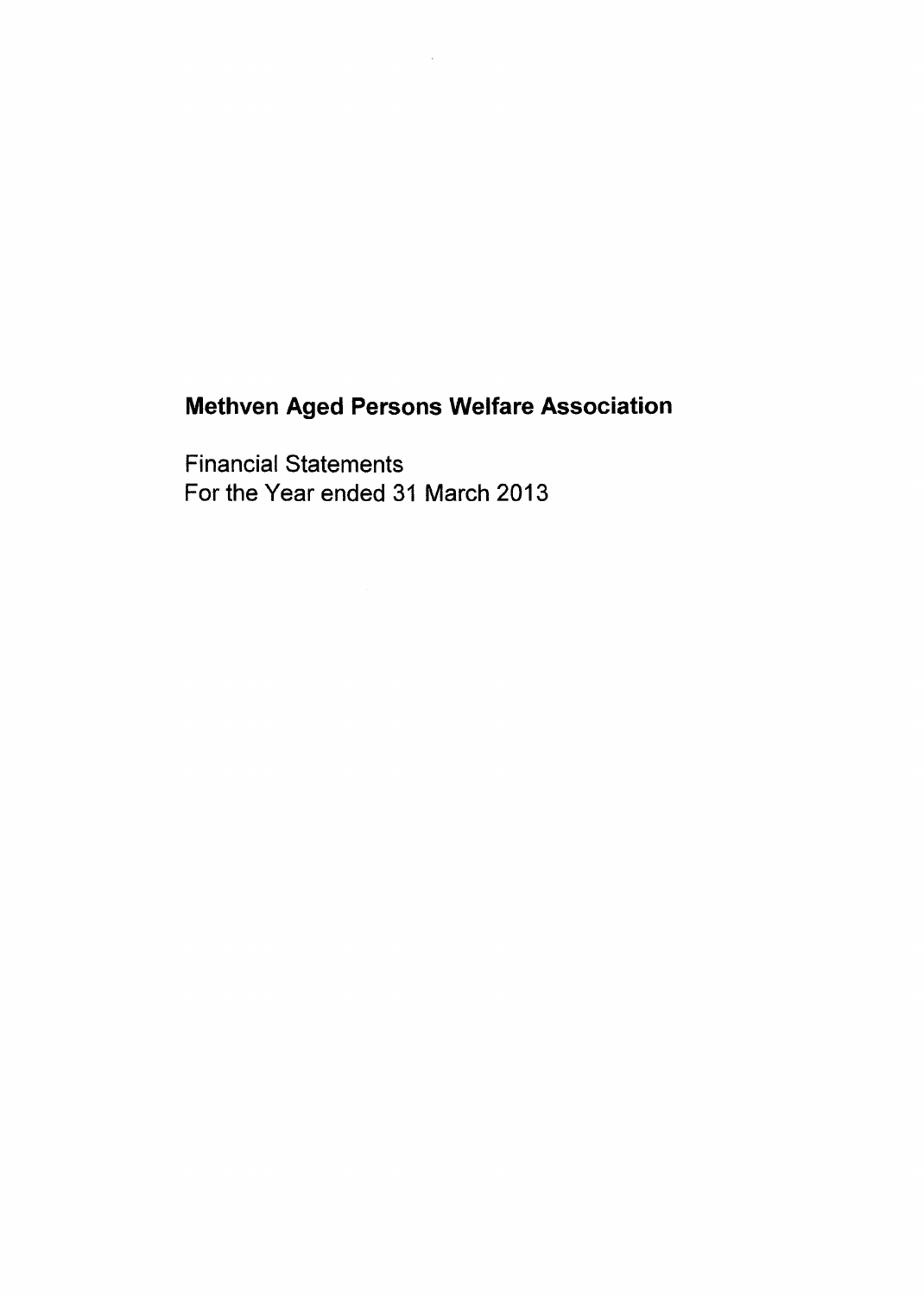### **Contents of Financial Statements For the Year Ended 31 March 2013**

|                                                       | Page           |
|-------------------------------------------------------|----------------|
| <b>Contents of Financial Statements</b>               | 1              |
| Directory                                             | $\overline{2}$ |
| <b>Statement of Financial Performance</b>             | $3 - 4$        |
| Statement of Movements in Equity                      | 5              |
| <b>Statement of Financial Position</b>                | 6              |
| Notes to and forming part of the Financial Statements | 7 - 9          |
| <b>Accountant's Report</b>                            | 10             |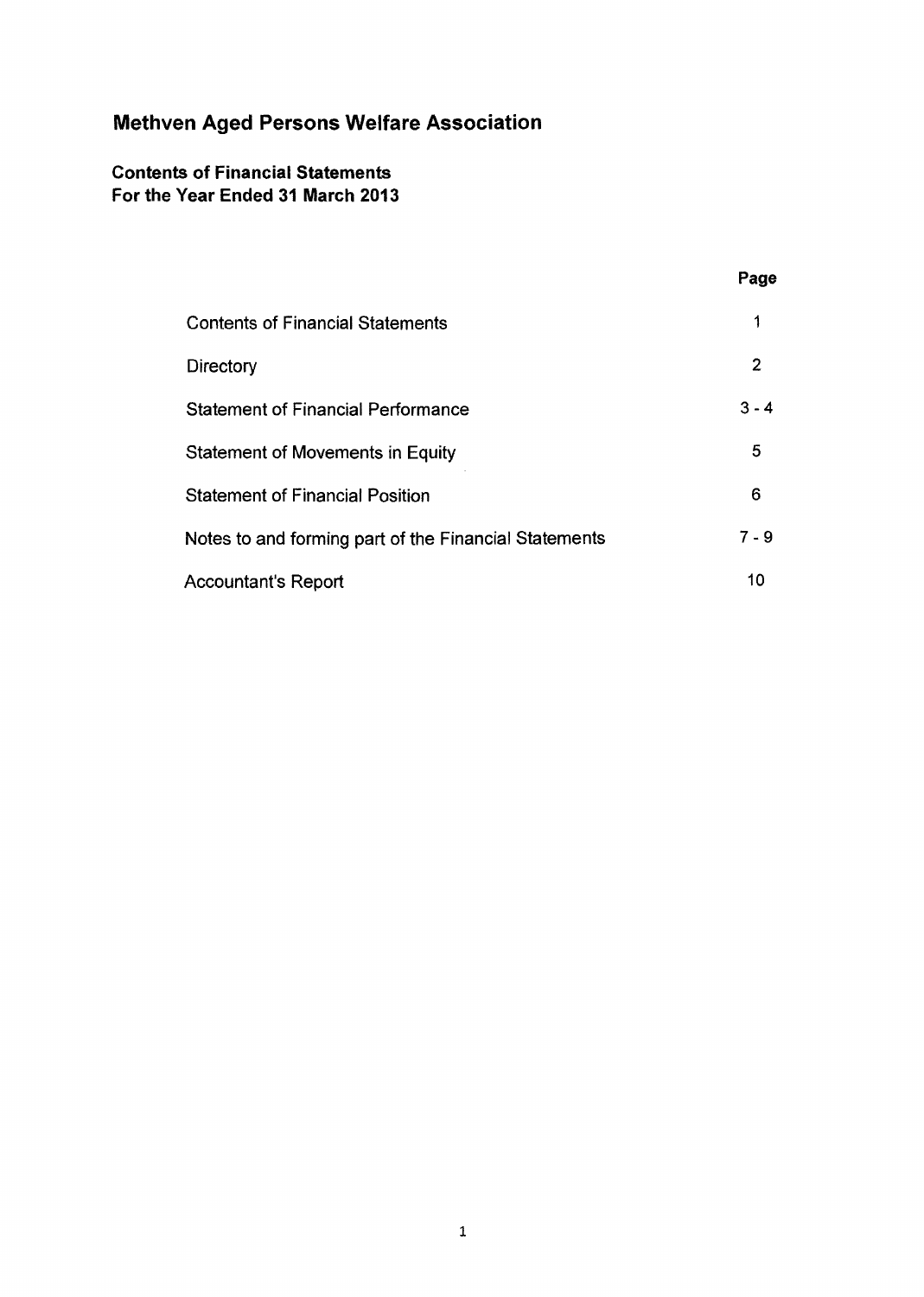## **Directory**

| <b>Nature of Business</b> | Providing services to the elderly in the health care sector                |
|---------------------------|----------------------------------------------------------------------------|
| <b>Accountants</b>        | Veritas Accounting & Auditing Limited<br>127A Victoria Street<br>Ashburton |
| <b>IRD Number</b>         | 029-147-191                                                                |
| <b>Charity Number</b>     | CC 28159                                                                   |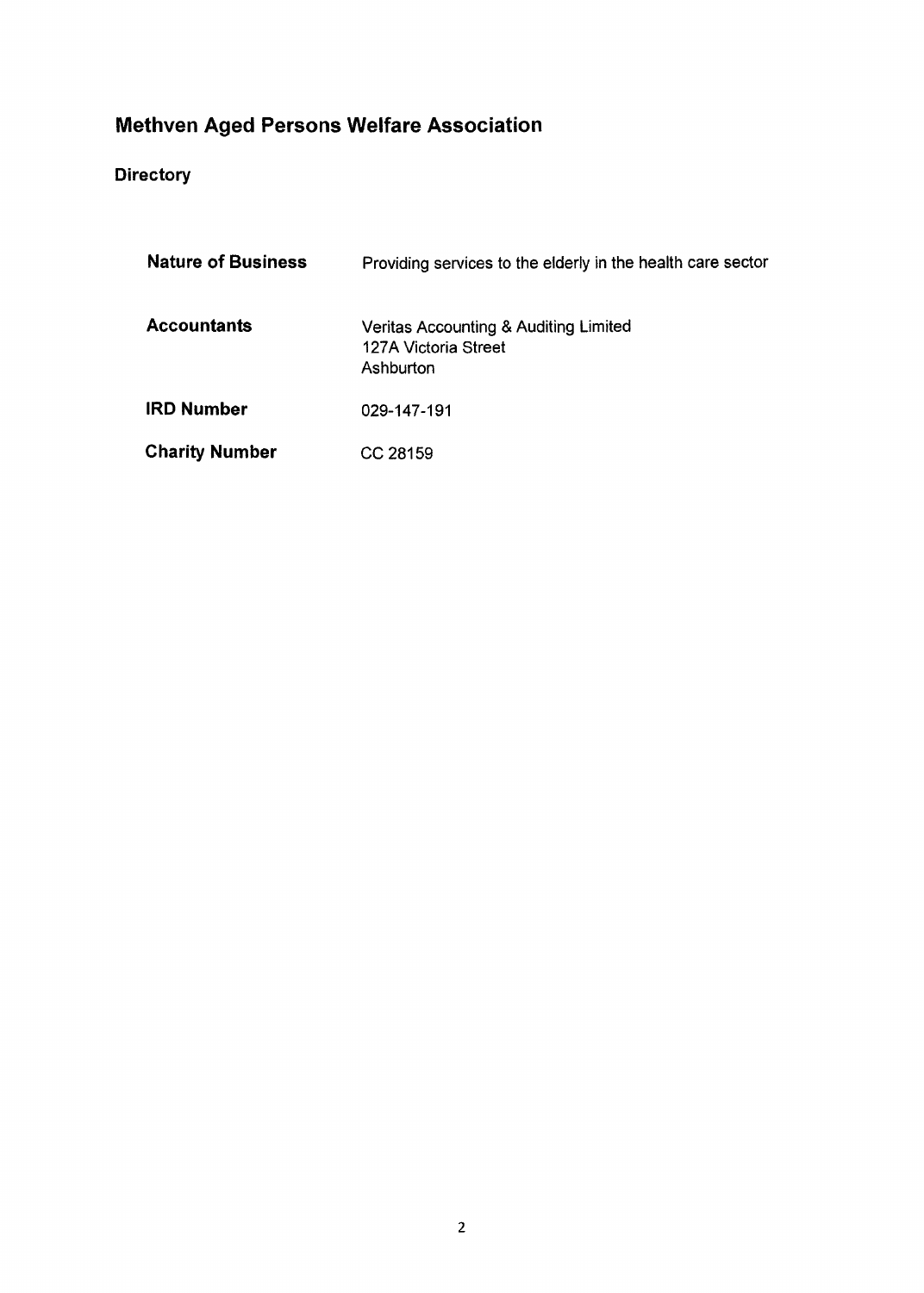#### **Statement of Financial Performance For the Year Ended 31 March 2013**

|                                          |             | 2013    |         | 2012         |
|------------------------------------------|-------------|---------|---------|--------------|
|                                          | <b>Note</b> | \$      | S       | \$           |
| <b>Operating Revenue</b>                 |             |         |         |              |
| Subscriptions                            |             | 296     |         | 330          |
| Subsidy - Meals                          |             | 15,249  |         | 10,508       |
| <b>Residents Fees</b>                    |             | 419,303 |         | 420,627      |
| Meals on Wheels                          |             | 22,689  |         | 20,663       |
| <b>Cottage Rents</b>                     |             | 26,765  |         | 26,884       |
| Sundry Income                            |             | 1,360   |         | 96           |
| <b>Medical Supplies</b>                  |             | 956     |         | 407          |
|                                          |             |         | 486,618 | 479,515      |
| <b>Donation Revenue</b>                  |             |         |         |              |
| <b>Bequests</b>                          |             |         |         | 10,000       |
| <b>New Building Donations</b>            |             | 45,700  |         |              |
| <b>Sundry Donations</b>                  |             | 7,726   |         | 8,164        |
|                                          |             |         | 53,426  | 18,164       |
| <b>Interest Revenue</b>                  |             |         |         |              |
| Interest Received - Bank of New Zealand  |             | 3,663   |         | 1,825        |
| Interest Received - Heartland Bank       |             | 315     |         | 2,052        |
| <b>Interest Received - Marac Finance</b> |             |         |         | 860          |
|                                          |             |         | 3,978   | 4,737        |
|                                          |             |         |         |              |
| <b>TOTAL REVENUE</b>                     |             |         | 544,022 | 502,416      |
| <b>LESS EXPENSES</b>                     |             |         |         |              |
|                                          |             |         |         |              |
| <b>Administration Expenses</b>           |             |         |         |              |
| Advertising                              |             | 2,536   |         | 387          |
| <b>Association Expenses</b>              |             | 2,312   |         | 2,106        |
| <b>Audit/Review Fee</b>                  |             | 2,941   |         | 300          |
| <b>Bank Fees &amp; Charges</b>           |             | 73      |         | 394          |
| <b>Certification Expenses</b>            |             | 1,717   |         | 832          |
| <b>Consultancy Fees</b>                  |             | 453     |         | 13,033       |
| <b>New Building Expenses</b>             |             | 52,081  |         |              |
| <b>Course Fees - Staff Training</b>      |             | 1,307   |         | 2,090        |
| <b>Entertainment - Deductible</b>        |             | 487     |         | 174          |
| Freight & Cartage                        |             |         |         | 172          |
| <b>General Expenses</b>                  |             | 580     |         | 342          |
| <b>Office Supplies &amp; Postage</b>     |             | 1,439   |         | 2,045        |
| Permits, Fees & Licences                 |             | 983     |         |              |
| Subscriptions                            |             | 871     |         | 1,270        |
| <b>Staff Expenses</b>                    |             | 137     |         | 611<br>1,625 |
| <b>Staff Uniform</b>                     |             | 471     | 68,387  | 25,381       |
|                                          |             |         |         |              |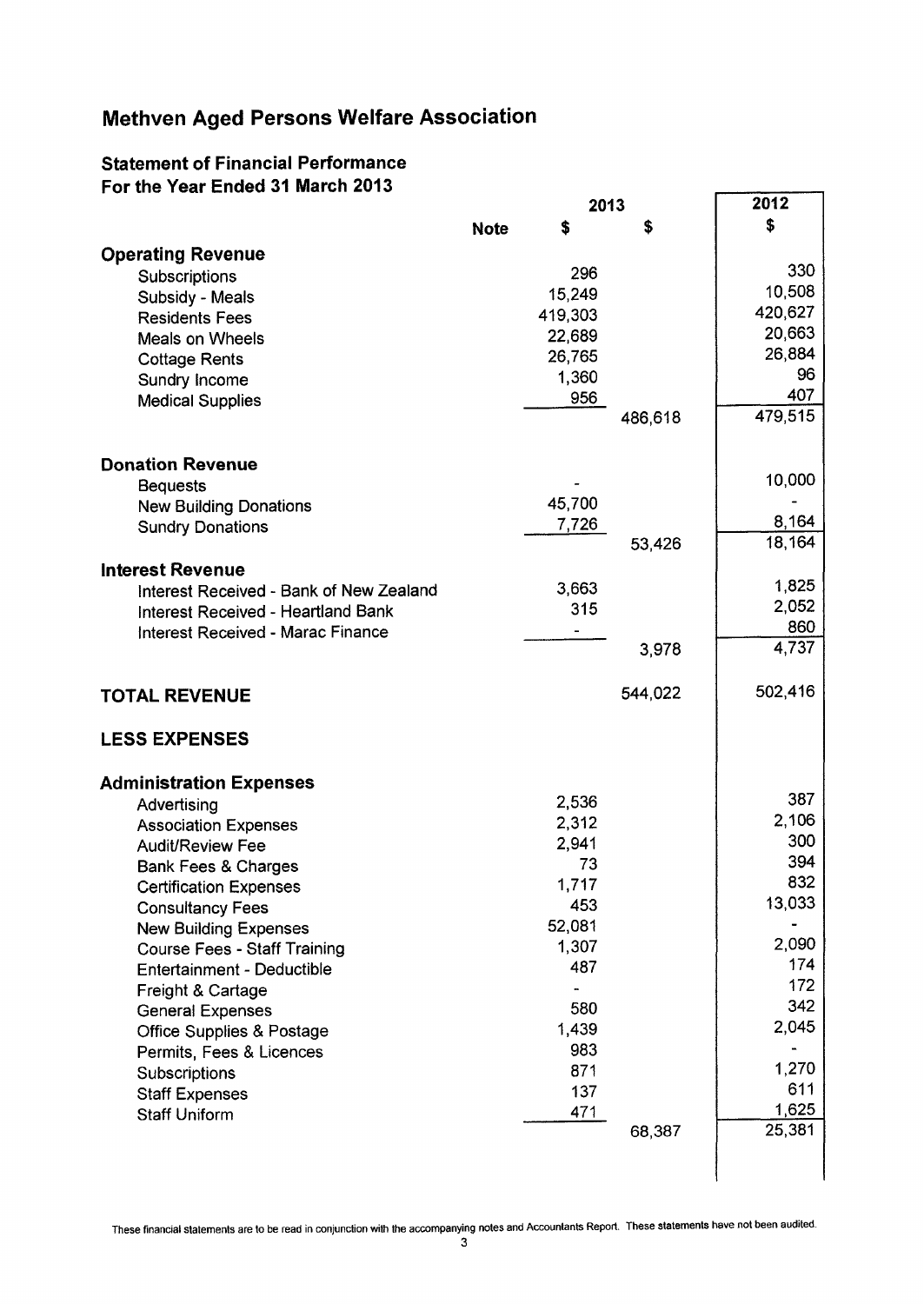#### **Statement of Financial Performance For the Year Ended 31 March 2013**

|                                       | 2013        |         |           | 2012    |
|---------------------------------------|-------------|---------|-----------|---------|
|                                       | <b>Note</b> | S       | S         | \$      |
| <b>Methven House</b>                  |             |         |           |         |
| <b>ACC Levies</b>                     |             | 6,897   |           | 8,384   |
| On Call Costs                         |             | 292     |           | 799     |
| Electricity                           |             | 21,658  |           | 20,369  |
| Grounds                               |             | 217     |           | 95      |
| Insurance                             |             | 13,338  |           | 5,609   |
| <b>Medical Fees</b>                   |             | 5,433   |           | 6,864   |
| <b>Motor Vehicle Expenses</b>         |             | 3,595   |           | 3,025   |
| OT Expenses                           |             | 2,141   |           | 2,077   |
| Rates                                 |             | 1,093   |           | 1,050   |
| Repairs & Maintenance                 |             | 20,093  |           | 32,054  |
| <b>Supplies</b>                       |             | 48,207  |           | 47,641  |
| Telephone & Tolls                     |             | 1,481   |           | 1,360   |
| Wages                                 |             | 333,807 |           | 324,660 |
|                                       |             |         | 458,253   | 453,987 |
| <b>Methven Cottages</b>               |             |         |           |         |
| Electricity                           |             |         |           | 37      |
| Insurance                             |             |         |           | 88      |
| Rates                                 |             | 647     |           | 447     |
| <b>Repairs &amp; Maintenance</b>      |             | 2,369   |           | 1,970   |
|                                       |             |         | 3,016     | 2,542   |
| Depreciation as per schedule          |             |         |           |         |
| Depreciation                          |             |         | 25,206    | 20,352  |
|                                       |             |         |           |         |
| <b>TOTAL EXPENDITURE</b>              |             |         | 554,863   | 502,262 |
|                                       |             |         |           |         |
| NET (DEFICIT)/SURPLUS FROM OPERATIONS |             |         | (10, 840) | 154     |
|                                       |             |         |           |         |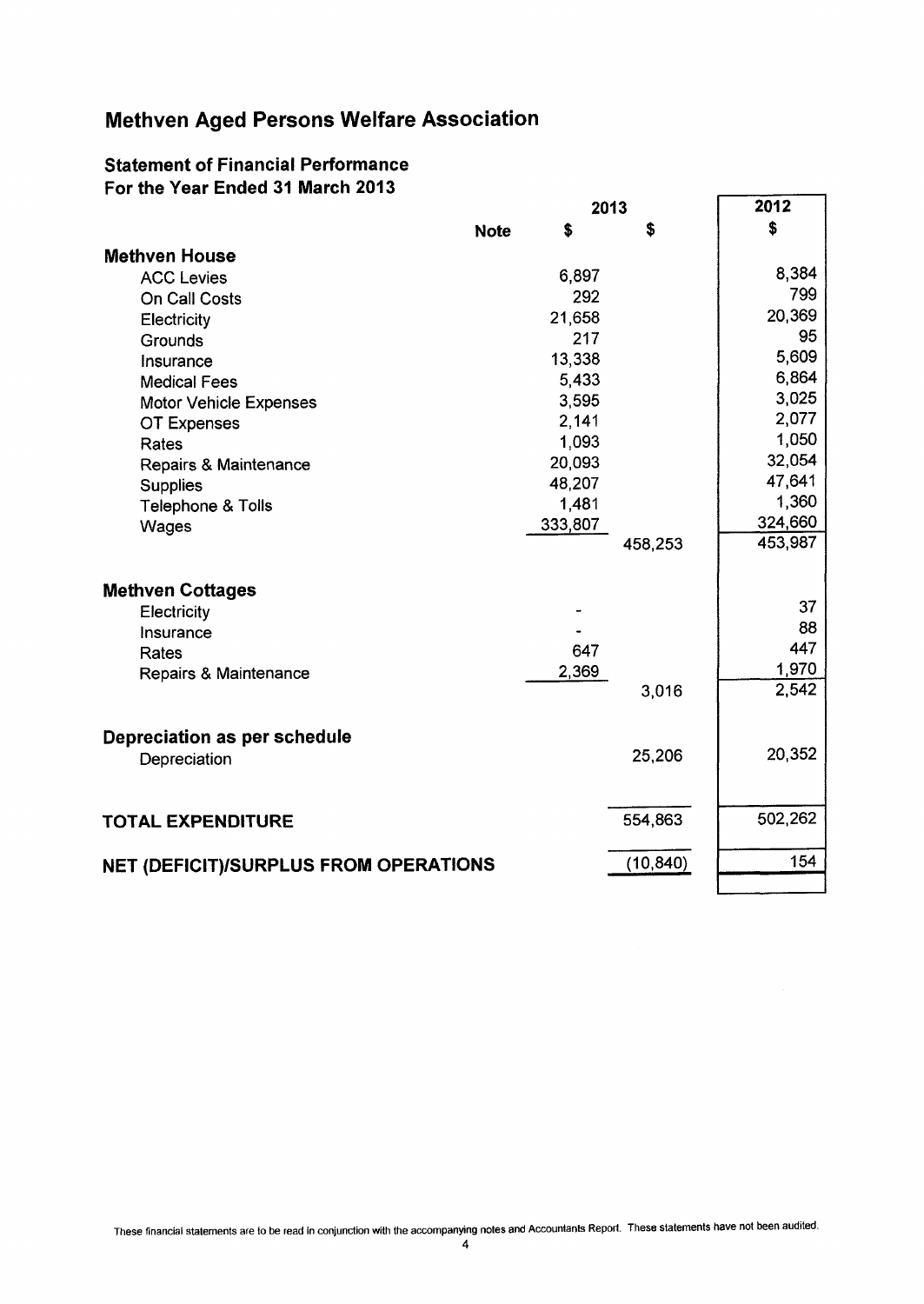### **Statement of Movements in Equity For the Year Ended 31 March 2013**

|                                                          | 2013<br>\$            | 2012<br>\$ |
|----------------------------------------------------------|-----------------------|------------|
| <b>Equity at Start of Period</b>                         | 510,421               | 510,267    |
| <b>Recognised Revenue</b>                                |                       |            |
| Net (Deficit)/Surplus<br><b>Total Recognised Revenue</b> | (10,840)<br>(10, 840) | 154<br>154 |
| <b>Equity at end of Period</b>                           | 499,581               | 510,421    |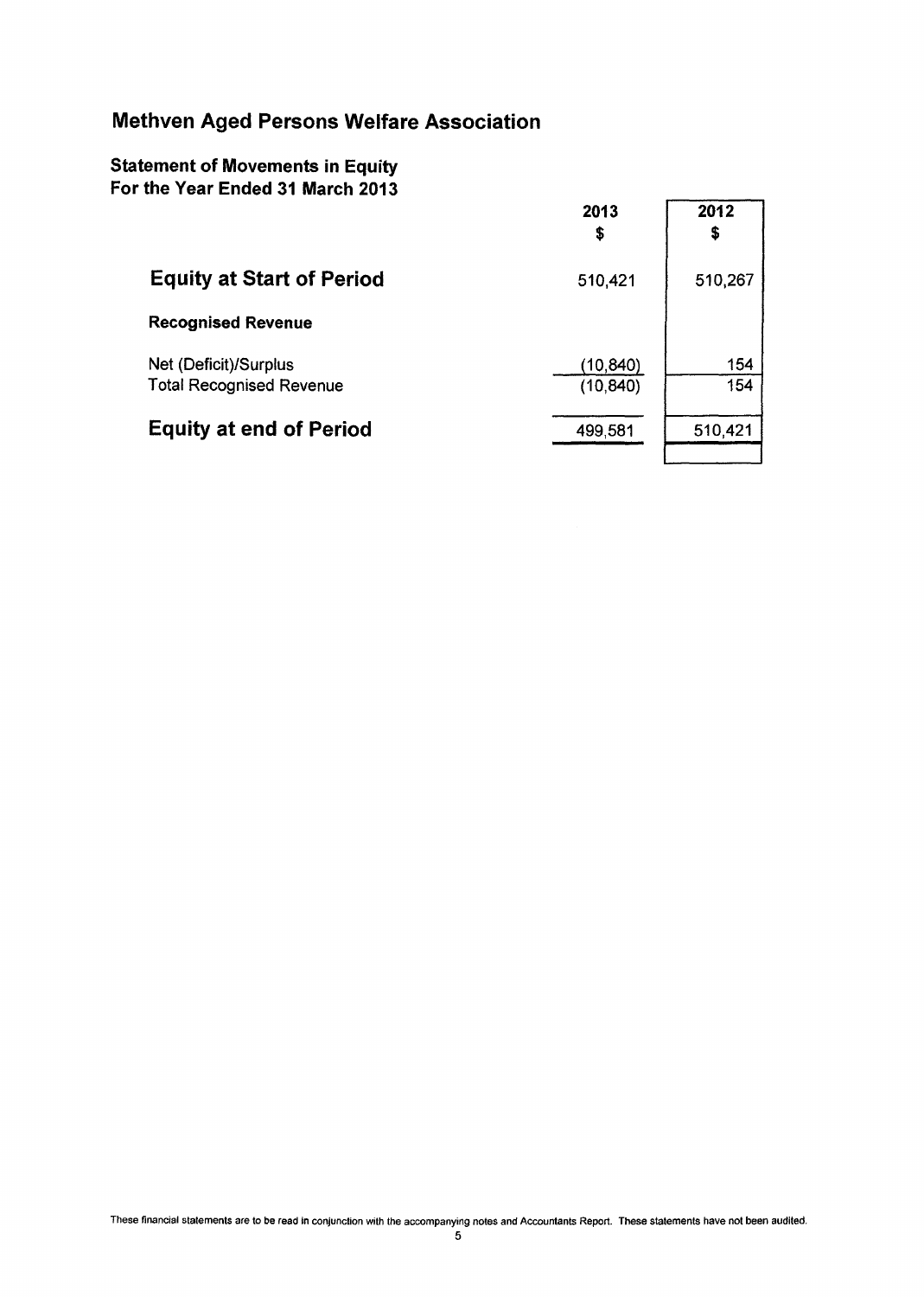#### **Statement of Financial Position As at 31 March**

|                                 | <b>Note</b>    | 2013            | 2012    |
|---------------------------------|----------------|-----------------|---------|
|                                 |                | \$              | \$      |
|                                 |                |                 |         |
| <b>Current Assets</b>           |                |                 |         |
| <b>BNZ Cheque</b>               |                | 21,276          | 19,401  |
| <b>BNZ Savings</b>              |                | 325             | 12,654  |
| <b>Petty Cash</b>               |                | 72              | 123     |
| <b>Accounts Receivable</b>      |                | 39,609          | 13,137  |
| Prepayments                     |                | 8,445           | 7,835   |
| <b>Term Deposits</b>            | 3              | 118,747         | 97,691  |
| <b>Total Current Assets</b>     |                | 188,474         | 150,841 |
|                                 |                |                 |         |
| <b>Non Current Assets</b>       |                |                 | 406,588 |
| Property, Plant & Equipment     | $\overline{2}$ | 384,236         |         |
| <b>Term Deposits</b>            |                |                 |         |
| <b>Total Non Current Assets</b> |                | 384,236         | 406,588 |
| <b>Total Assets</b>             |                | 572,710         | 557,429 |
|                                 |                |                 |         |
| <b>Current Liabilities</b>      |                | 65,842          | 37,602  |
| <b>Accounts Payable</b>         |                |                 | 9,406   |
| <b>GST Payable</b>              |                | 7,286<br>73,129 | 47,008  |
| <b>Total Liabilities</b>        |                |                 |         |
| <b>Net Assets</b>               |                | 499,581         | 510,421 |
|                                 |                |                 |         |
| <b>Represented By:</b>          |                |                 |         |
| <b>Retained Earnings</b>        |                | 499,581         | 510,421 |
| <b>Total Equity</b>             |                | 499,581         | 510,421 |
|                                 |                |                 |         |

Approved on:

Chairperson

Treasurer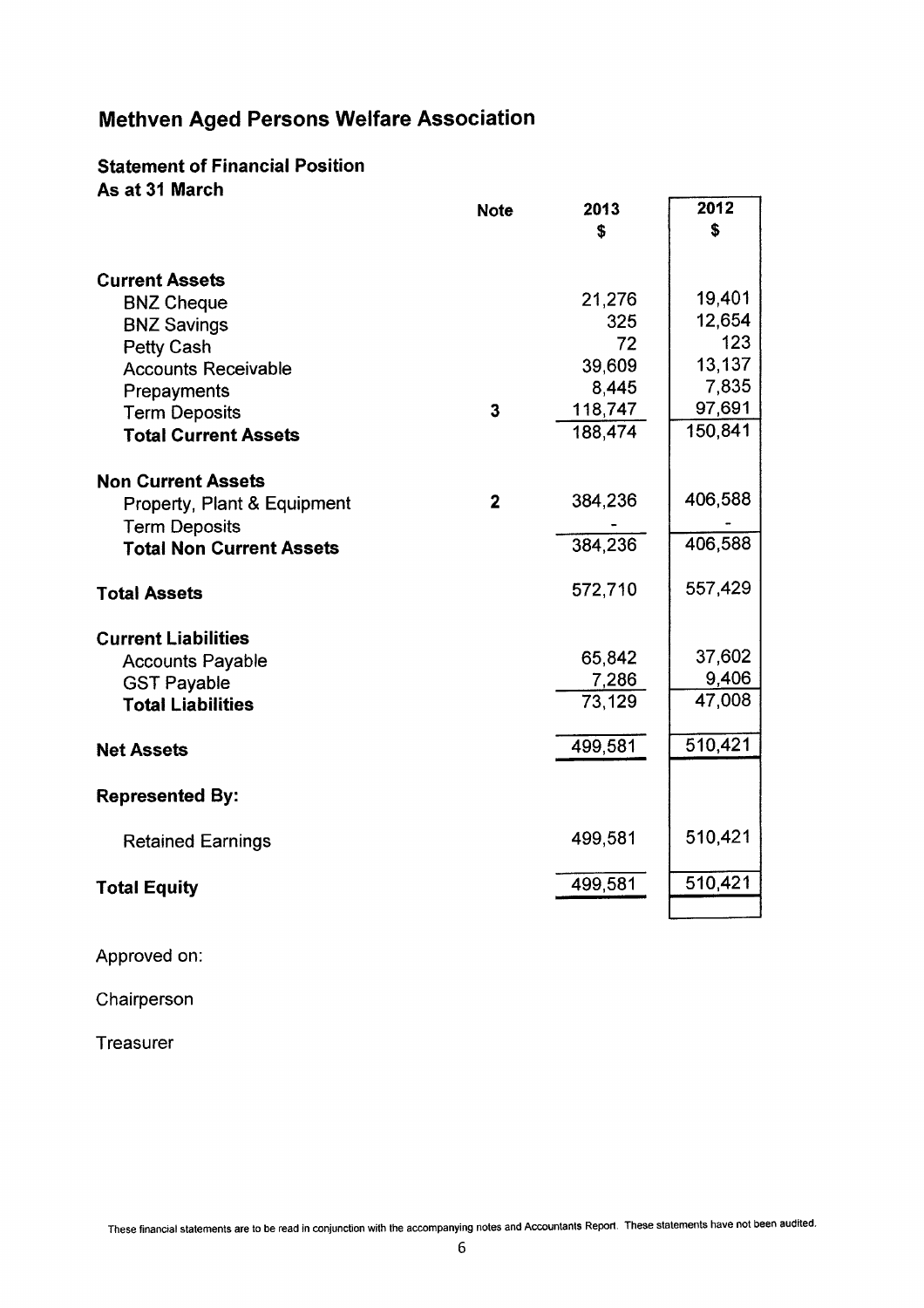#### Notes to and forming part of the Financial Statements For the Year Ended 31 March 2013

#### 1 Statement of Accounting Policies

#### Reporting Entity

Methven Aged Persons Welfare Association Inc is an Incorporated Society registered under the Incorporated Societies Act 1908 and a registered charity under the Charities Act 2005. The financial statements have been prepared in accordance with generally accepted accounting practice in New Zealand.

The Society is involved in providing services to the elderly in the health care sector.

#### Statement of Compliance and Basis of Preparation

The Society qualifies for differential reporting as it is not publicly accountable and is not large. The society has taken advantage of all available differential reporting exemptions.

The accounting principles recognised as appropriate for the measurement and reporting of the financial performance and financial position on an historical cost basis are followed by the society. The information is presented in New Zealand dollars

#### Specific Accounting Policies

#### (a) Donations

Donation revenue is recognised when it is received.

#### (b) Grants

Grants are accounted for when the conditions of the grant have been met.

#### (c) Expenses

Expenses have been classified by their business function.

#### (d) Accounts Receivables

Accounts Receivable are recognised at their estimated realisable value.

#### (e) Property, Plant and Equipment

Property, Plant & Equipment are recognised at cost less aggregate depreciation. Assets are depreciated at rates in line with their estimated useful lives. Any gains or loss on disposals are recognised in the statement of financial performance.

| Land                    | 0%           | <b>Straight Line</b> |
|-------------------------|--------------|----------------------|
| <b>Buildings</b>        | 2%           | <b>Straight Line</b> |
| Improvements            | $2\% - 13\%$ | <b>Straight Line</b> |
| <b>Office Equipment</b> | 20%          | <b>Straight Line</b> |
| Motor Vehicle           | 20%          | <b>Straight Line</b> |
| Furnishings - House     | 20%          | <b>Straight Line</b> |
| Furnishings - Cottage   | 20%          | <b>Straight Line</b> |
| Equipment               | 20%          | <b>Straight Line</b> |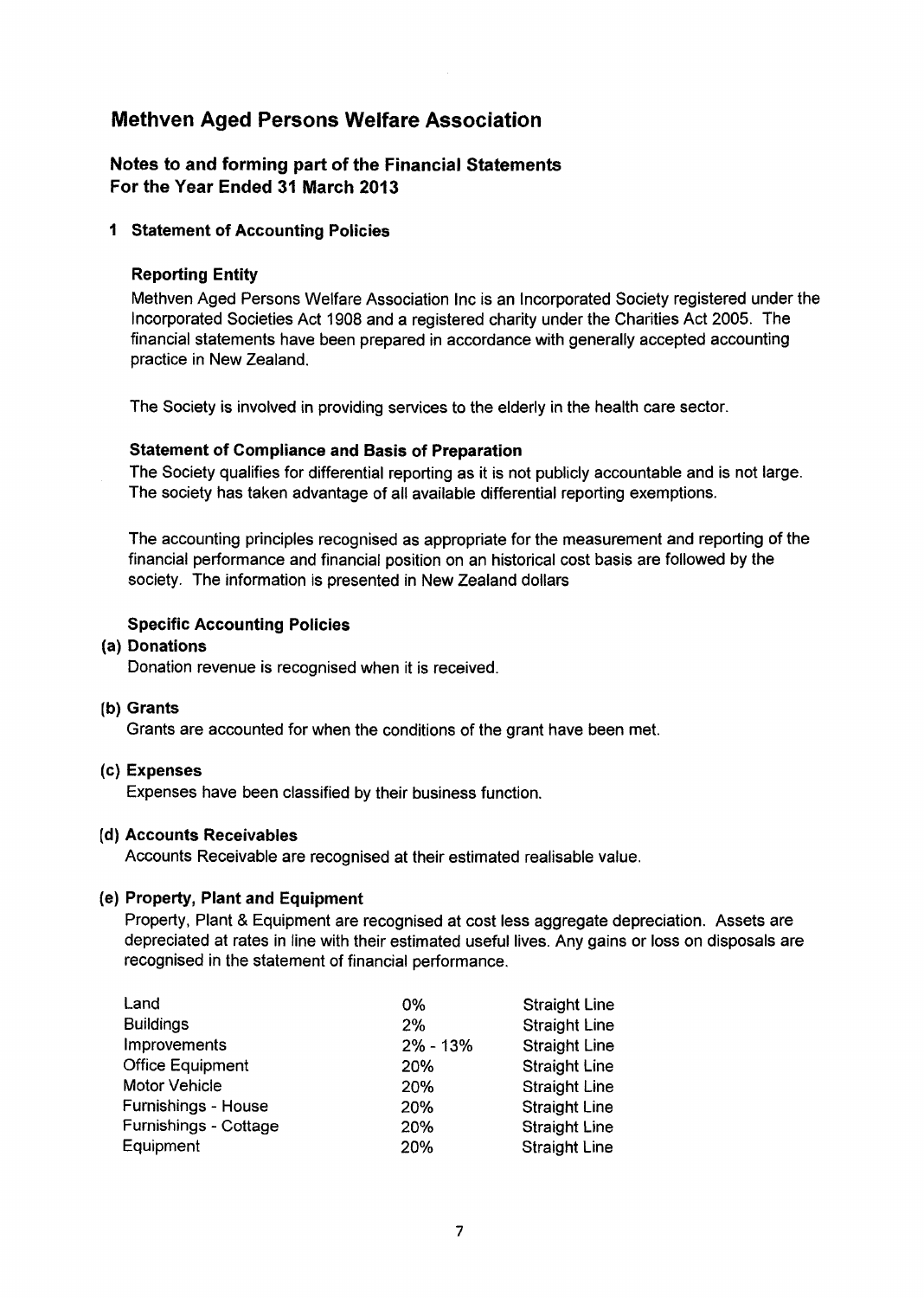#### Notes to and forming part of the Financial Statements For the Year Ended 31 March 2013

#### (f) Income Tax

The society is a registered charity and exempt from Income Tax.

#### (g) Investments

Investments are recognised at cost. Term deposits include interest accrued at balance date.

#### (h) Goods and Services Taxation (GST)

Revenues and expenses have been recognised in the financial statements exclusive of GST except that irrecoverable GST input tax has been recognised in association with the expense to which it relates. All items in the Statement of Financial Position are stated exclusive of GST except for receivables and payables which are stated inclusive of GST.

#### (i) Changes in Accounting Policies

There have been no changes in accounting policies. All policies have been applied on a basis consistent with those from previous financial statements.

Closing

#### 2 Property, Plant & Equipment

|                         |         |         |              | -           |
|-------------------------|---------|---------|--------------|-------------|
|                         |         | Dep'n   | <b>Accum</b> | <b>Book</b> |
|                         | Cost    | Charged | Dep'n        | Value       |
| <u>2013</u>             |         |         |              |             |
| Land                    | 43,232  |         |              | 43,232      |
| <b>Buildings</b>        | 156,916 | 3,138   | 62,764       | 94,152      |
| <b>Improvements</b>     | 341,384 | 8,153   | 123,288      | 218,096     |
| <b>Office Equipment</b> | 6,661   | 868     | 4,389        | 2,272       |
| Motor Vehicle           | 10,435  | 3,131   | 5,483        | 4,953       |
| Furnishings - House     | 126,701 | 3,535   | 115,428      | 11,273      |
| Furnishings - Cottage   | 33,470  | 2,813   | 32,483       | 987         |
| Equipment               | 45,966  | 3,569   | 36,694       | 9,271       |
|                         | 764,764 | 25,206  | 380,529      | 384,236     |
| <u>2012</u>             |         |         |              |             |
| Land                    | 43,232  |         |              | 43,232      |
| <b>Buildings</b>        | 156,916 | 3,138   | 59,624       | 97,292      |
| Improvements            | 341,384 | 7,365   | 115,136      | 226,248     |
| <b>Office Equipment</b> | 6,661   | 790     | 3,521        | 3,140       |
| Motor Vehicle           | 10,435  | 2,352   | 2,352        | 8,083       |
| Furnishings - House     | 126,182 | 1,891   | 111,892      | 14,290      |
| Furnishings - Cottage   | 33,470  | 2,813   | 29,670       | 3,800       |
| Equipment               | 69,038  | 3,742   | 58,535       | 10,503      |
|                         | 787,318 | 22,091  | 380,730      | 406,588     |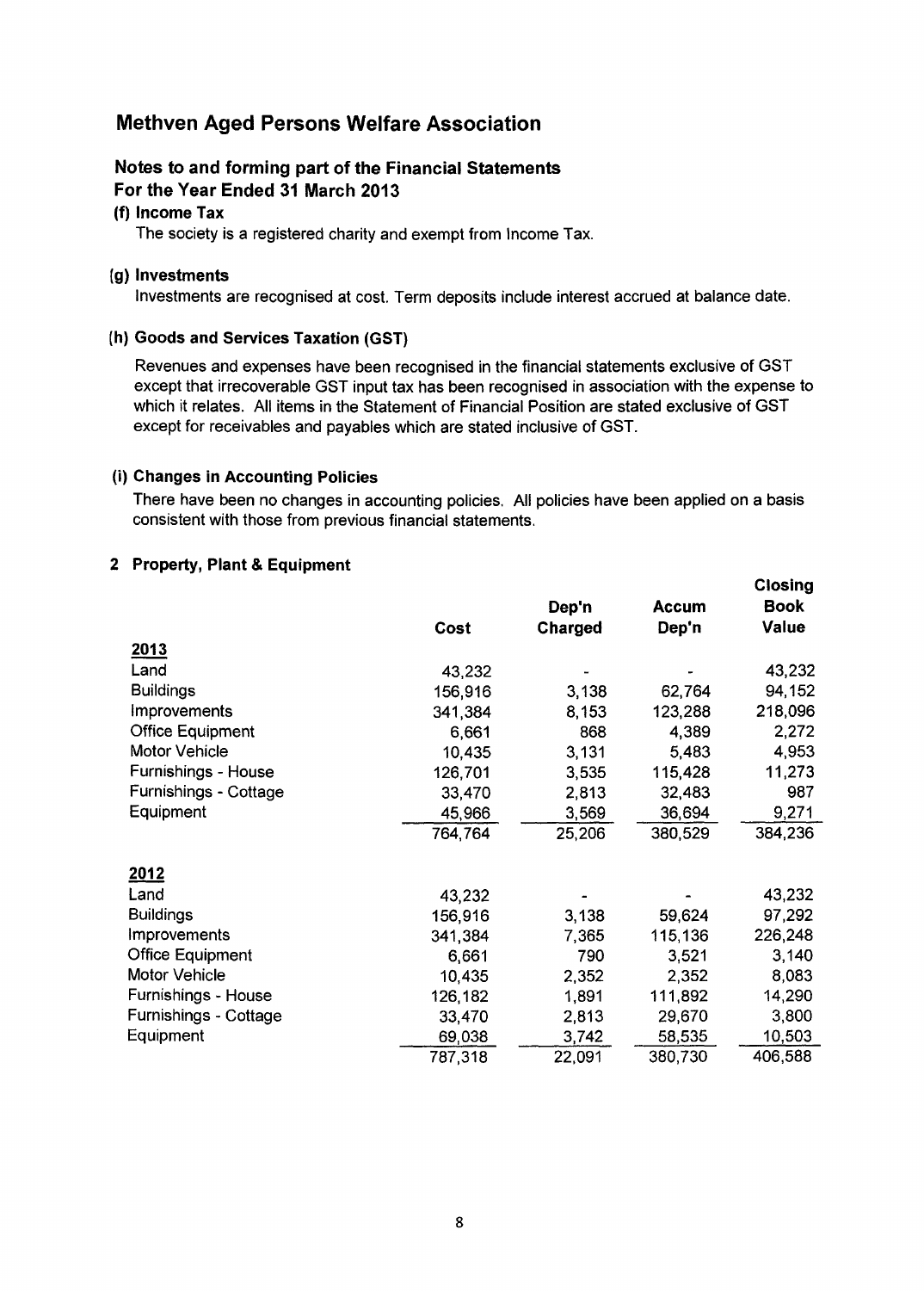#### **Notes to and forming part of the Financial Statements For the Year Ended 31 March 2013**

| <b>Term Deposits</b><br>3.    | <b>Matures</b> | 2013    | 2012   |
|-------------------------------|----------------|---------|--------|
| <b>Heartland Deposit 5206</b> | 11/06/2013     | 10,697  | 10,141 |
| <b>Heartland Deposit 5207</b> |                |         | 20,000 |
| <b>BNZ 3001</b>               |                |         | 16,409 |
| <b>BNZ 3002</b>               | 26/07/2013     | 16,059  | 16,063 |
| <b>BNZ 3003</b>               | 22/07/2013     | 10,078  | 10,040 |
| <b>BNZ 3004</b>               | 20/03/2014     | 25,035  | 25,038 |
| <b>BNZ 3005</b>               | 15/09/2013     | 16,805  |        |
| <b>BNZ 3007</b>               | 19/04/2013     | 15,046  |        |
| <b>BNZ 3008</b>               | 6/04/2013      | 15,027  |        |
| <b>BNZ 3009</b>               | 30/04/2013     | 10,000  |        |
|                               |                | 118,747 | 97,691 |

#### **4 Securities and Gaurantees**

There was no overdraft at balance date nor was any facility arranged.

#### **5 Contingent Liabilities**

At balance date, there are no known contingent liabilities (2012 : Nil) Methven Aged Persons Welfare Association Inc has not granted any securities in respect of liabilities payable by any other party whatsoever.

#### **6 Capital Commitments**

The Society has no capital commitments as at 31 March 2013 (2012 : Nil)

#### **7 Subsequent Events**

The Society has agreed to proceed to a second stage of a feasibilty project in relation to the potential future rebuild of its facilities. This stage of the feasibility is predicted to cost up to \$31,000 plus GST.